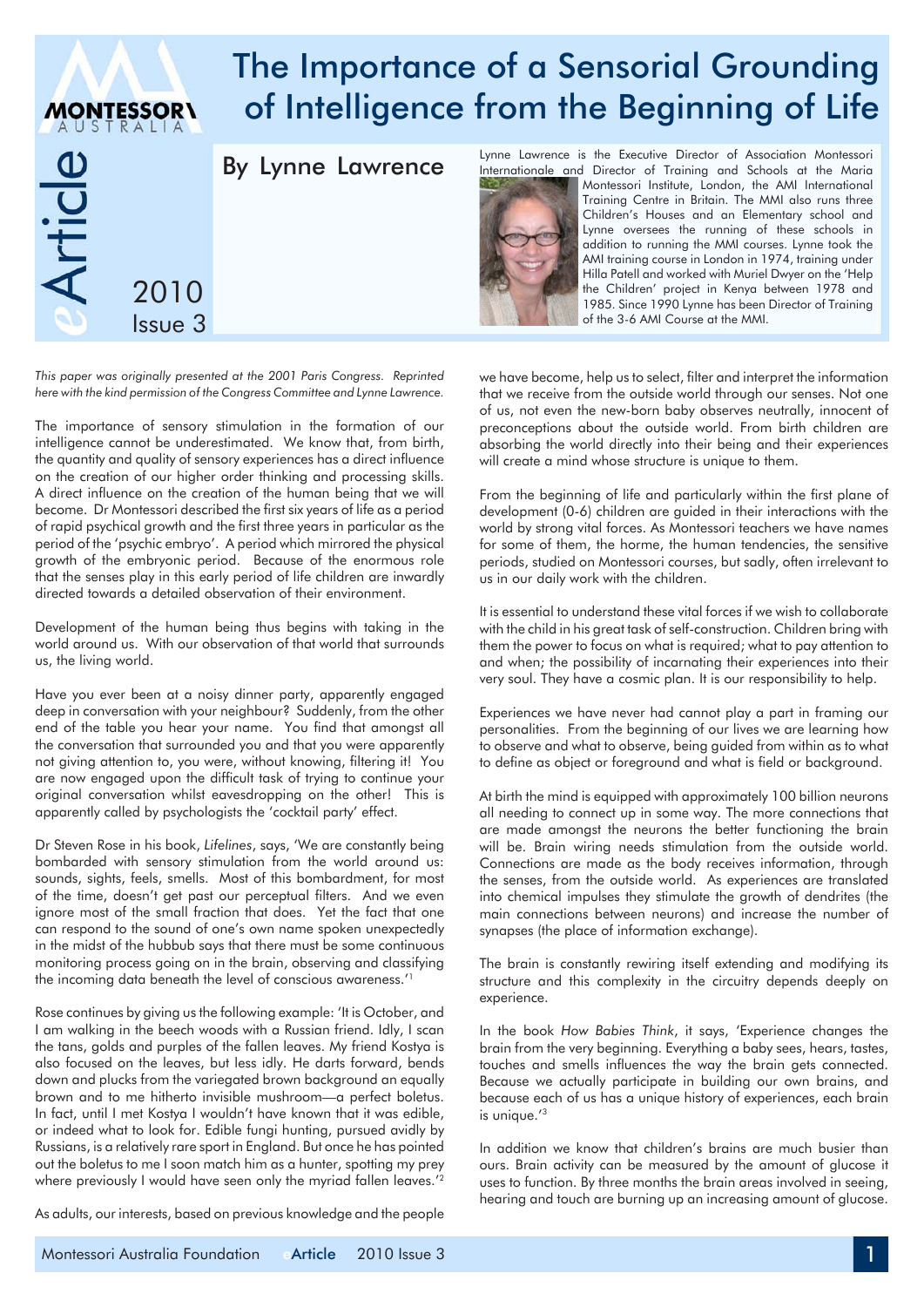The brain's energy consumption reaches full adult levels at around two years of age and by three is twice as active as an adult brain. This incredible amount of activity remains at twice the level of an adult until the child reaches the age of nine or ten and then continues to decline until it reaches adult levels at about eighteen.

Why all this activity? The brain is busy setting up connections. The number of synapses reaches its peak at two to three years of age (more synapses than adult brains possess). Children in the first plane of development have brains that are literally more active, more connected, and much more flexible than ours.

Babies begin by translating information from the world into rich, coherent and abstract representations. These representations link information from the different senses: allowing babies to interpret their experiences in particular ways and helping them to make predictions related to the new experiences that they are having. Babies translate what they see and hear and feel and taste and smell into a world full of objects with complex multidimensional structures. They can translate touch into emotion, mouth movements into meaningful sounds.

'The baby's world isn't purely concrete anymore than it is simple.' says Gopnik, 'Babies already see the soul beneath the skin and hear the feeling behind the words.'4

As children take in experiences from the world, their rules for translating, manipulating and rearranging those experiences also modify and change. Children themselves play an active role in this process by using their human tendencies for exploration and experimentation upon the world whilst at the same time seeking patterns to make sense of what they know. It is a constant process of self-construction—so key to our understanding of the developmental process of human beings.

Also key to our understanding of brain development is that there are specific periods during which optimal development can take place, something Dr Montessori proposed when she referred to both the existence of a special functioning of the mind in the early years and the existence of sensitive periods. Once these periods have passed the opportunity to 'rewire' becomes significantly limited. It is now believed by current researchers that all 'critical periods' for brain wiring begin in the first four years of life. After this time, connections that have been strengthened through use and experience remain, those that have not been reinforced are pruned away.

Even though this sounds wasteful, Steven Rose proposes that the survival of one set of wires and connections within the brain depends, initially, on the presence of many. He says,

'The maintenance of stability requires the entire ensemble of cells to co-operate, to act collectively. In a non-trivial way, each depends on the others in the creation and preservation of the dynamic pattern of connections which maps the world onto the sense organs, the sense organs onto the brain, and then via the brain and the musculature, imposes new patterns on the world beyond. The developing organism in its being and its becoming, in its specificity and plasticity, constructs its own future.'<sup>5</sup>

In addition to the way the mind works the human being comes equipped with a strong desire to find out about the world. From the very beginning of life the human tendencies for exploration, orientation, order and communication are exercised on the child's immediate environment and on human society.

The urge to explore is so strong that fear and the possibility of danger from the unknown is offset by the benefits of what may be learned from the experience. The rapid and profound changes in children's understanding of the world seem related to the ways that they explore and experiment. Children actively do things to promote their

own understanding. They explore objects with every sense that they have at their command, they explore actions, relationships, systems, people objects and language. Children can be seen spontaneously sorting, organising and classifying as they come into contact with the reality that surrounds them.

At the risk of oversimplifying the process, there seems to be a virtuous circle. First observation, initially through the senses and movement, impelled by the vital urges of the child, which in turn leads to the strengthening of existing connections in the brain or the creation of new ones, or both, and this is then followed by further observation and exploration.

What we experience interacts with what we already know about the world to produce new knowledge which enables us to have new experiences and to make and test new predictions, which enables us to produce further knowledge and so on.

Through observation and experimentation the child develops the capacity to understand, to predict and in some measure to control his world. The child looks beneath the surfaces of the world and tries to infer its deeper patterns, trying to figure out the essential nature of things. From the beginning children categorise their world. As they begin to discriminate between things they begin to assign them to certain categories. For example, having experienced 'a horse' for a while all 'donkeys' may also be termed 'horse' until observation and experience dictate otherwise. Categorising helps children to know and predict certain things about objects that belong to that category. In the same way we can observe children exploring the properties of the objects in their world through all their senses to begin with! They look at, touch, taste and listen to anything that comes within their arasp.

This activity, impelled as it is from within, is not done just because we humans can do it. It is done because we need to do it. The child is engaged in the process of self-construction and it is this process that we must understand if we are to aid the developing life of the child.

Having all this knowledge also gives us great responsibility. It is not enough to know it, we must actually do something. Our 'doing' however, is limited to what we can provide for children to help them to help themselves.

It comes as no surprise then, that we have a great responsibility to prepare an environment that will make it possible for the construction of the human being in the first plane of development. To quote Margaret Stephenson,

'Around three, with the onset of the 'conscious' Absorbent Mind, the child needs an environment in which the tendencies can continue to operate, using the actualised potentials that are the result of the previous three years. Dr Montessori asked us to give the child from three to six 'the world' and prepared it for him in the environment of the Casa dei Bambini. The child before three has already met the world and his own immediate society living in that world as his 'unconscious' absorbent mind takes in his surrounding and the activities within it. Those first impressions of the environment and of human society, exemplified by his family, have now to be classified and organised and symbolised through language so that he can carry them around in his mind in the only way that we can hold matter in the intellect, through matching of a word to it. That is why Dr Montessori, genius that she was, told us that the world had to be given to the child from three to six.'6

Self-construction is only possible when the intellect is engaged in the work of understanding the world in order to adapt to it. We must create activities for the child that capture the essence of reality, and design them so that the virtuous circle is possible. (Observation and exploration, both of which involve the senses and movement).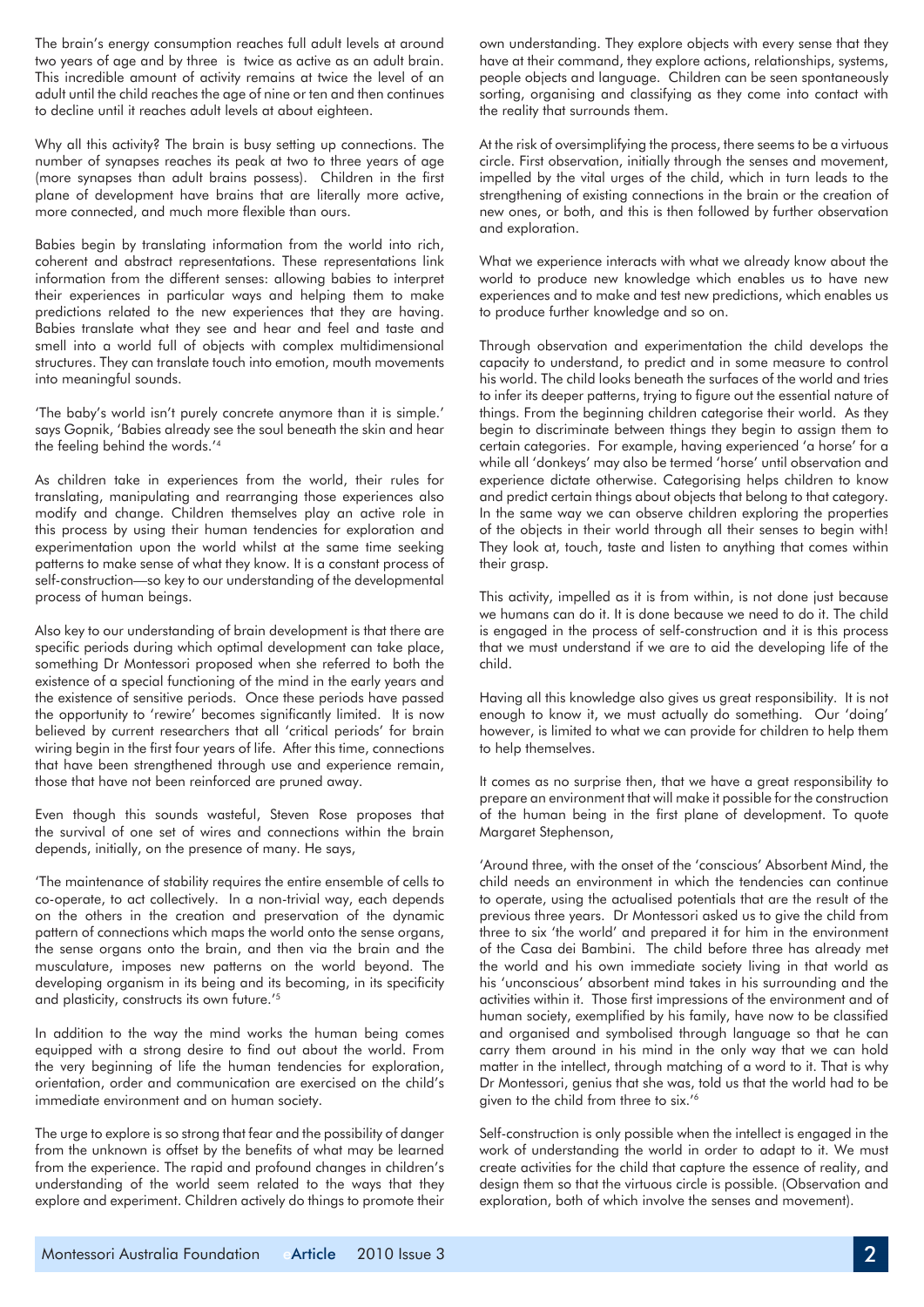In addition we must ensure that precise language accompanies the experience so that it can be carried around in the mind, as this is the only way that matter becomes useful to the intellect.

These activities are in sharp contrast to the often mindless activities, themes and projects, thought up by teachers to entertain children or fill in a spare moment. The 'why don't we all make ladybirds' school of thought, often executed by teachers too!

## According to Mario Montessori Jnr,

'When used properly, this material serves two main purposes. On the one hand, it furthers the inner development of the child: specifically, the indirect preparation that must precede the development of any new ego function. On the other, it helps the child to acquire new perspectives in its exploration of the objective world.'7

## How, we ask ourselves does it do this?

Since our goal is to aid the child's exploration of the world we have to discover ways in which we can help the child to access the world. Much as we may feel tempted, it is physically impossible for us to bring every aspect of the world into the Casa for the young child to explore. Not only are we unable do this but it is educationally unsound for us to try to do it. We would fail at the outset. However, all objects in the world do share common attributes, they have colour, size, shape, volume, form, weight, texture, temperature, sound, smell and in many cases taste (although we do not choose to explore all objects this way)! We cannot bring the world into the Casa, but we can provide a 'key' to it.

What is a key? There are many ways of expressing this concept. We can say that a key unlocks doors, doors which provide the child with new horizons to explore.

The Compact edition of the Oxford Dictionary describes it as 'that which serves to open up, disclose, or explain what is unknown, mysterious or obscure, a solution or explanation.'

We also use the word key to mean the essential or fundamental elements of something as in the expression - 'the key issues are...'. And lastly a 'key' is what we find at the bottom of a map to help us to interpret and explore the whole map, it helps us find our way. With this knowledge we are guided in preparing for the child not only materials to represent abstract qualities such as the colour tablets for colour and the tactile tablets for texture, (Dr Montessori called them materialised abstractions) but also the 'keys' to the cultural world enabling the children to sensorially explore essential and fundamental elements of the natural and man-made worlds.

In helping children to explore their world they have the opportunity to become careful observers of their surroundings, the activity of exploring and observing helps them to create a more intimate connection between their outer and inner worlds. They become more curious, more questioning and more connected and 'in love' with what they find.

The materials are designed in such a way as to make children aware of the 'inter-relationships' between things. They do this by helping the child to focus on the identities, similarities and differences between things. The simple acts of pairing, sorting, matching and grading give ample opportunity for children to exercise their discriminatory powers. The materials allow not only for children to make distinctions between objects but also allow them to become aware of differentiation within a category.

'To be able to distinguish' said Maria Montessori, 'is a characteristic sign of intelligence'.

To explore the environment using one's intelligence, to build

associations between objects and categories of objects, to have some kind of internal compass, points of reference, truly offers the world to the child. Education as an aid to life!

The activity the child undertakes when engaged in working with material helps children to order and organise their thinking. Human beings spend a considerable amount of their lives trying to make sense of their world. To organise and order their experiences so that they understand them and can make use of them in the future. To have an orderly mind is the true key to rapidity of thinking and problem solving. Let us not confuse order with simplicity. Certainly to have an orderly mind simplifies the process of thinking but to order impressions of the world requires us to have the capacity to classify interconnecting knowledge, to discriminate subtlety and modify and expand our thinking. To have things arranged in the mind in this way gives the child a sound base for the development of reason. Equally, the more aware the child is of what is in the world the more questions they can raise about what might be. In this way the sensorial materials also provide the basis for innovative thinking and this combined with the child's drive towards purposeful activity is the foundation of creativity.

Whilst demonstrating the materials to the child it is important to remember that the materials are not there to create impressions for the child, these they already have in abundance simply from the act of living. The focus of the sensorial material is two-fold. To provide challenges to the intellect through the activity they inspire and through their aesthetic qualities to provide nourishment for the spirit.

It is not unusual to hear Montessori teachers comment that the children are not interested in the sensorial materials. Each teacher must question whether their materials and their presentations do both of the above. Presentations can often simply give the child a 'method' rather than a means of exploration! Can be mind numbingly boring rather than intellectually challenging! Presentations can often be given as sufficient in themselves, that is, once the child has paired or graded the activity it can be ticked off and forgotten!

How do the materials and the way that we present them help to challenge the intellect of the child?

- They focus with clarity on the quality to be perceived, helping the child to make decisions and judgements about the actions to be taken. Concentration is developed purely because of the intellectual challenge. The focus is not on pairing or matching or grading, but on trying to discover which things are the same, which are different and how each item stands in relation to another. To solve the problem, to think creatively, to establish a connection!
- They intrigue the child by presenting challenges that can be selfcorrected. In this way children are able to test hypotheses, to perceive what had not been revealed before, to overcome their own difficulties by solving their own problems. For example a child is often only really drawn to observe the cylinders in the cylinder block when cylinders that all fitted before they began the activity suddenly do not fit!
- $\blacksquare$  They encourage repetition of the experience which allows children to explore concepts again and again, each time from a different perspective and with different insights. The value of the exercises that accompany the materials cannot be underestimated here. Each exercise exists to reveal to the child what is known but not necessarily consciously explored. Each has its own trajectory, its own lifeline, taking the child further along the path of development until the child's own life takes over and self-motivated exploration takes place.
- Impressions, concepts, ideas all need some kind of anchor within the child's mind. Impressions that do not have names cannot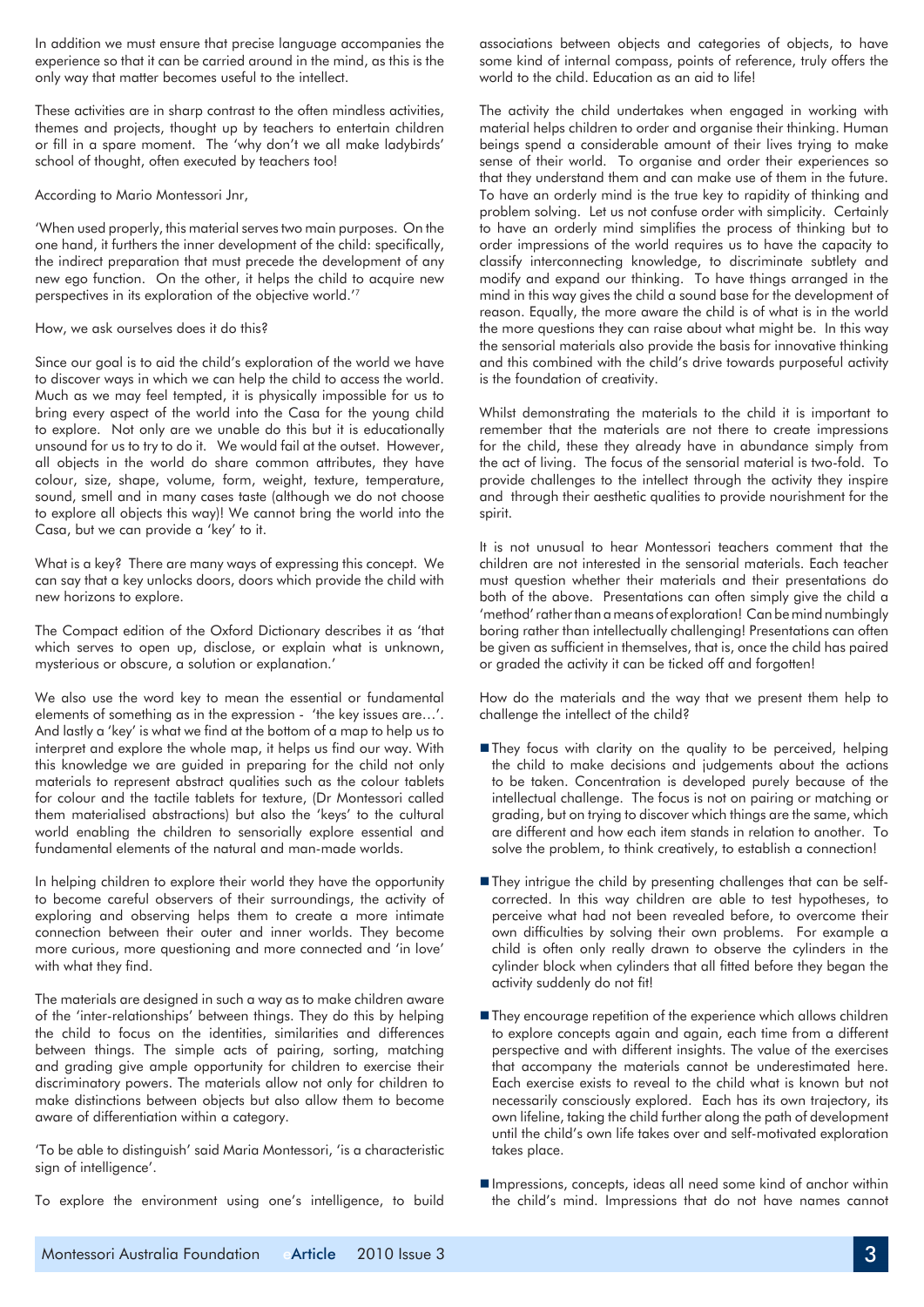so easily be organised and classified. It is imperative that the riches gained by the child do not go to waste and therefore each child must have the opportunity to attach precise language to abstractions they have made. It is this knowledge that creates a tool for children to communicate their ideas with others as well as allowing for inner dialogue. In this way, through the activity of games, we can help the child to actualise their thoughts and begin to apply their knowledge in the wider world.

nThis all becomes possible because children are allowed the freedom to explore. Having worked with for example the colour tablets, the world of colour can be explored by the child. Through flowers and paintings and music and animals…. The list is endless.

It is worth returning for a moment to what Mario Montessori Jnr had to say in his book *Education for Human Development*.

'The material does not, in the first place, teach children factual knowledge. Instead it makes it possible for them to reorganise their knowledge according to new principles. This increases their capacity for learning. Because the material serves this function, Montessori referred to it as materialised abstractions'.<sup>8</sup>

On the 4th September 1915, in California, Dr Montessori gave a lecture entitled 'Sensorial Learning as Developmental Learning'. In describing the purpose of the cylinder blocks she said:

'We cannot say that this is an exercise which serves to educate the senses. That is an improper and incorrect way of speaking. This stimulus, which provides a reaction of the whole personality, is the putting into action of an inner mechanism.' Dr Montessori goes on to describe the activity of the child as 'this exercise of movement and intelligence'.9

The sensorial materials, whilst providing activity for the developing mind, also cultivate those human traits that determine whether or not our intelligence can be put to good use. They help in the formation of what Dr Montessori called character. To have a mind that can think is not enough, it is our character that determines whether we use what we know and to what kind of use it is put.

The formation of character, has been expressed by Manning, in 1875, as being that 'intellectual and moral texture into which all our life long we have been weaving up the inward life that is within us'. Character therefore, the sum of the moral and mental qualities which distinguish an individual, must also be developed as children become active with the sensorial materials.

We are reminded of this additional aspect of the sensory materials by Dr Montessori.

'He (the child) will choose the tasks conducive to his development and persist in them, attracted and guided by his interest towards a sensory material which leads him to distinguish one thing from another, to select, to reason, to correct himself; and the acquirements thus made are not only a 'cause of internal growth' but a strong propulsive force to further progress. Thus passing from simple objects to objects of ever increasing complexity, he becomes possessed of a culture; moreover, he organises his character by means of the internal order which forms itself within him, and by the skill which he acquires.'10

How does the activity the child undertakes with the sensorial materials aid the development of character?

nThe activity children undertake strengthen their ability to make choices and act upon their own judgements and decisions. In the simple act of pairing, for example, the child questions whether two sensory impressions are the same or different, makes a decision, acts upon this decision and bears the consequences

of this judgement. At the same time the child may revise this decision when faced, later, with a final pair that do not match. The activity also strengthens the child's ability to act for themselves and through the successful completion of activities self-chosen and self-corrected they develop a powerful love of learning and of life itself.

- Each engagement with the materials both develops and extends children's curiosity. Whilst the child is engaged in activity with the sensorial materials they are constantly referring backwards and forwards between what they are perceiving in the materials and what they already know. A kind of inner dialogue takes place. Do I know this already? Is this related to what I already know? Is this the similar to other things I know? If I know this, then the next question that comes to mind is .... Equally, as the child begins to use their ability to perceive similarities and differences in the qualities that are inherent in the objects of their world and to explore that world, they become increasingly more curious and thoughtful about the world itself.
- ■The materials capture the child's attention and arouse interest. Attention is captured in many ways. It is captured by the beauty of the material itself; it is captured because each activity presents the child with a problem to be solved; it is captured because each activity is capable of providing the right amount of challenge for the child and being able to judge how they are doing through the control of error children learn to inspect their thoughts, judge their abilities and resolve to persevere.
- Because each activity responds to the energies present in the child for self-construction, children feel a deep satisfaction as they engage with the material. They become motivated to seek similar experiences from their environment. Activities that answer children's inner dictates mean that, once interest has been aroused, they explore the activity for increasingly long periods of time. During this time we see the will of the child strengthening and developing. The more the will of children is strengthened in pursuit of activity that satisfies their inner needs the greater their ability becomes to act, or withhold action, for the benefit of themselves and others. In addition the more connected to the world children become, the more 'in love' with it they are, and the more in love with their environment, the more likely they are to 'do what is right' according to their own conscience.

It is also worth considering the important virtuous circle created by activities that combine both body and mind as they are explored. All activities involve the body in movement and the hand is constantly provoked to make finer more precise movements. All this is done at the behest of an inquiring mind. Thoughts that require action; action that requires thought.

Dr Montessori gives us a useful metaphor to describe these materials. The sensorial material, she says, gives children an alphabet.

'This alphabet of the outer world has an incalculable value. In fact, culture is not just a matter of accumulating information, but it implies an extension of the personality. Any object presented, any ideas given, any invitation to observe is greeted with interest, because the child is already sensitive to such tiny differences as those which occur between the form of leaves, the colours of flowers, or the bodies of insects. Everything depends on being able to take an interest. It matters much more to have a prepared mind than to have a good teacher'.11

In offering the child the sensorial materials we have helped to prepare a mind that can think and reason. The next imperative is to offer key experiences of the world sensorially in order to sow the 'seeds of culture'. In doing so we offer the child a means of exploring the world around in greater detail.